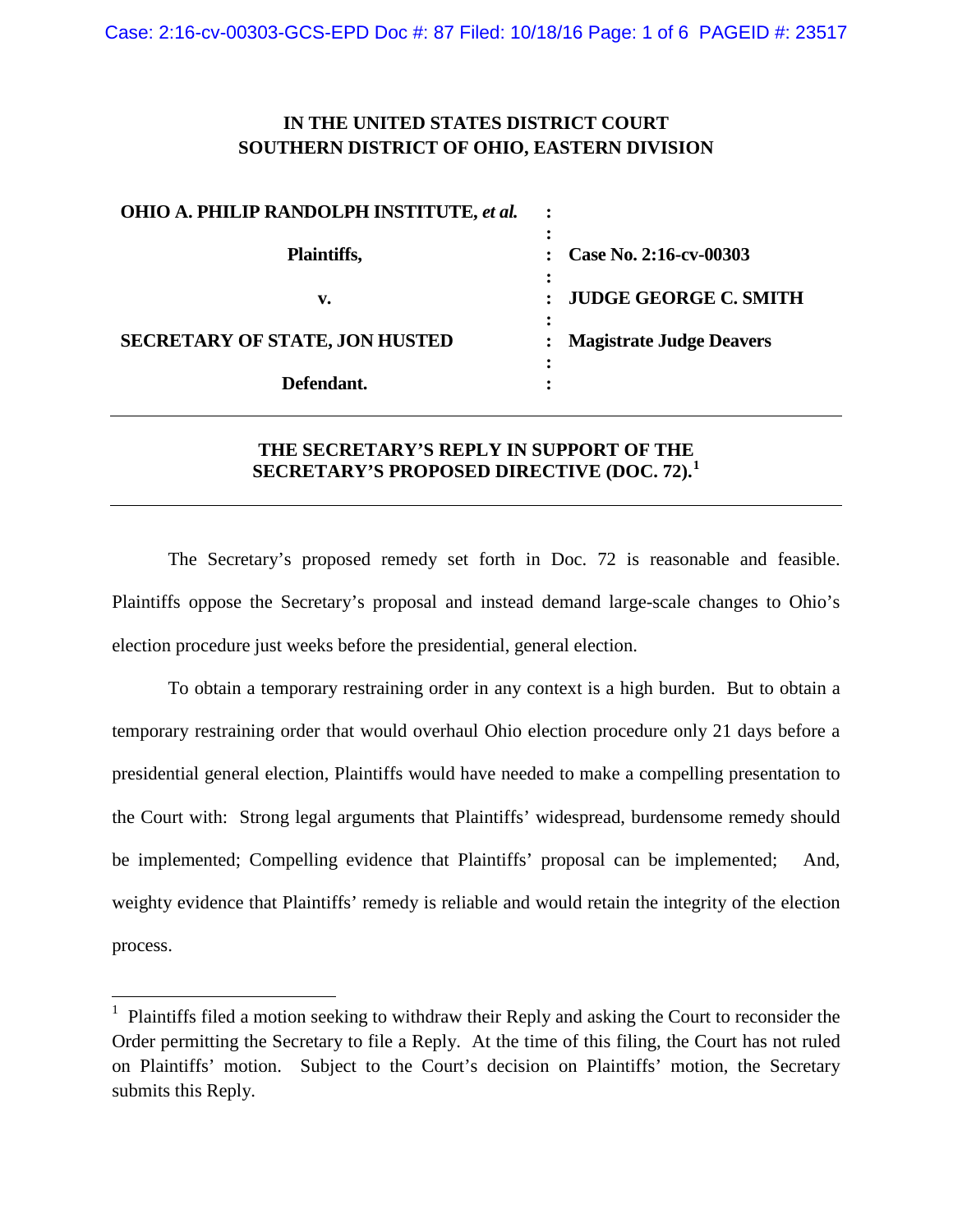#### Case: 2:16-cv-00303-GCS-EPD Doc #: 87 Filed: 10/18/16 Page: 2 of 6 PAGEID #: 23518

Plaintiffs have done none of this. Plaintiffs have not demonstrated that the Court should not implement the Secretary's proposed Directive. So far in their briefing, Plaintiffs have not provided any legal authority stating that a massive overhaul of election procedure so close to an election is proper. They have provided no case law saying that they are entitled to anything other than ending the Supplemental Process. They have not distinguished the U.S. Supreme Court and Sixth Circuit law stating that the federal courts should not become enmeshed in the minutiae of state administrative procedures. Plaintiffs have not (and cannot) rebut the Secretary's position that Plaintiffs' remedy is barred by the Eleventh Amendment as retrospective relief.

With no legal authority, Plaintiffs stand on weak ground.

But their position is even weaker considering that Plaintiffs failed to provide the Court with any meaningful evidence supporting their own proposal. Plaintiffs did not offer evidence from any election official that the election overhaul that Plaintiffs seek can be implemented—let alone implemented reliably—prior to the November presidential general election. In contrast, even with the expedited briefing schedule, Defendant put forward *five* declarations from election administrators stating that Plaintiffs' plan is unworkable. Arguments from lawyers, including out-of-state New York lawyers and academic professors, are not a substitute for actual evidence from election administrators.

## **I. THE SECRETARY'S PROPOSED DIRECTIVE IS REASONABLE**

<span id="page-1-0"></span>Without support, Plaintiffs argue that there are "no practical barriers to the relief sought by Plaintiffs." Plaintiffs' Opposition p. 6 (Doc. 79). To the contrary, in the Secretary's Opposition to the Plaintiffs' Motion for a Temporary Restraining Order, the Secretary detailed the barriers to implementation of each of the elements in Plaintiffs' proposal. *See* Doc. 80 at pp. 11-20. The Secretary explained that boards of election and election officials will be extremely busy in the remaining days before the upcoming election. Declarant Masich explained that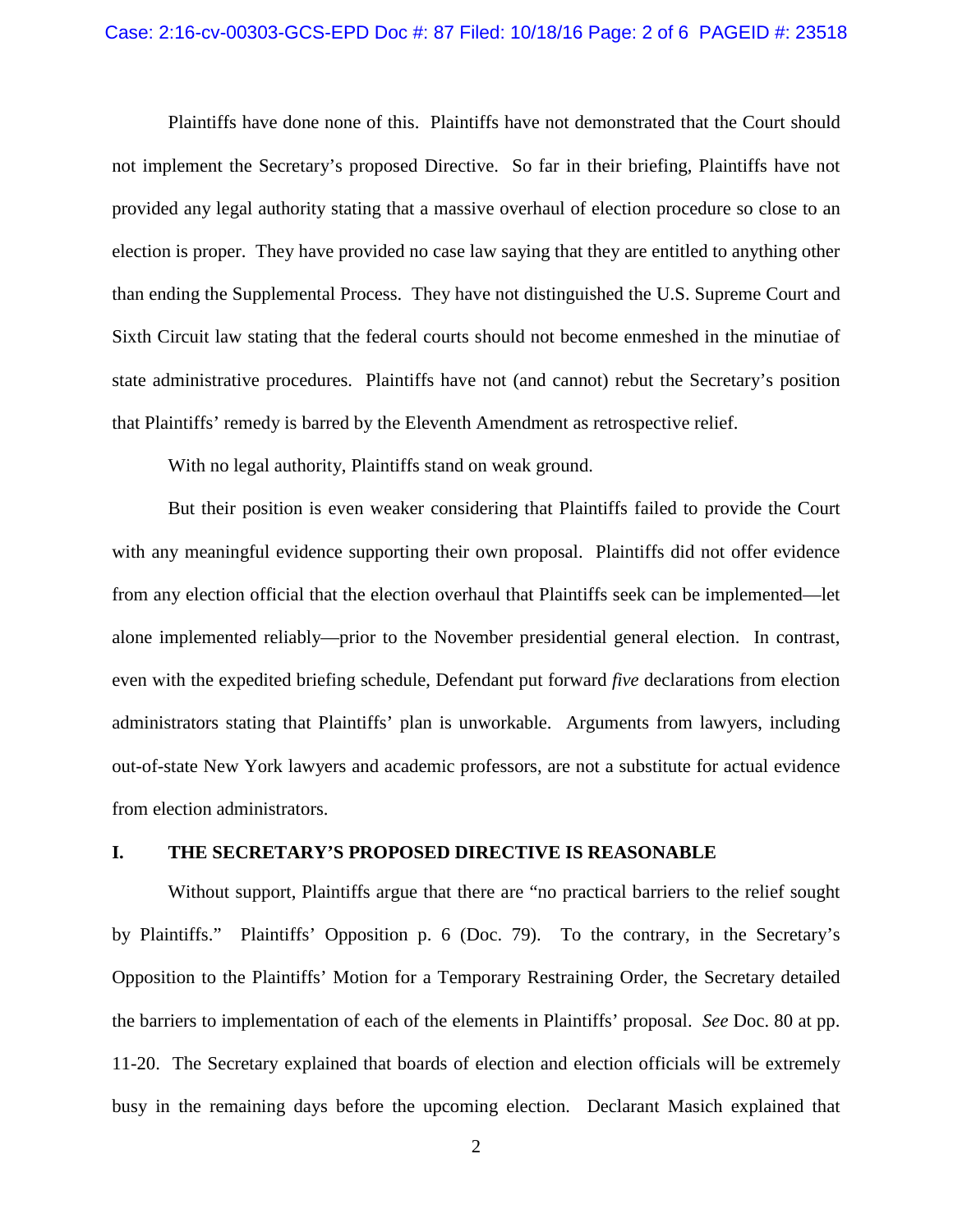### Case: 2:16-cv-00303-GCS-EPD Doc #: 87 Filed: 10/18/16 Page: 3 of 6 PAGEID #: 23519

"Board staff workload is already at full capacity. Board staff has been working eleven hour days before the start of absentee voting to process and assemble absentee ballots for mailing." Masich Dec. at ¶8. Likewise, Declarants Damschroder, Billing, Shubat, and McDonald all attested that the boards will be extremely in the remaining time before the election, given all of their alreadyexisting obligations. Damschroder Dec. at ¶7; Shubat Dec. at ¶3; Billing Dec. at ¶3; McDonald Dec. at ¶3. There is simply a common-sense limit to how much work already-burdened election officials can accomplish in a short period of time before the presidential election.

The Secretary also explained that document retention schedules and the potential unavailability of lists necessary to conduct cross-checks create reliability and feasibility problems for any remedy related to Supplemental Processes before 2015. As Declarant Damschroder attested, "The older the NCOA list, the less likely the county has the deceased voter lists and other necessary lists." Damschroder Dec. at ¶24. Plaintiffs provided no evidence that the counties actually have the lists (the deceased, incarcerated felons, etc.) needed to conduct the verifications for Supplemental Processes before 2015. In addition, some counties, such as Cuyahoga County, do not have lists showing who was removed through Supplemental Process prior to 2013. McDonald Dec. at ¶10. There is also a two-year document retention schedule for many of the records that creates reliability problems for any remedy involving Supplemental Processes before 2015. Damschroder Dec. at ¶24.

For some of Plaintiffs' proposals, such as mailing provisional ballots, the necessary envelopes, instructions, and forms do not exist. Damschroder Dec. at ¶32. Moreover, with regard to all of Plaintiffs' proposal, Plaintiffs have provided no evidence that there is sufficient time to instruct and train election officials across 88 counties to perform the new procedures that Plaintiffs propose. Such training would be essential. *Id*.

3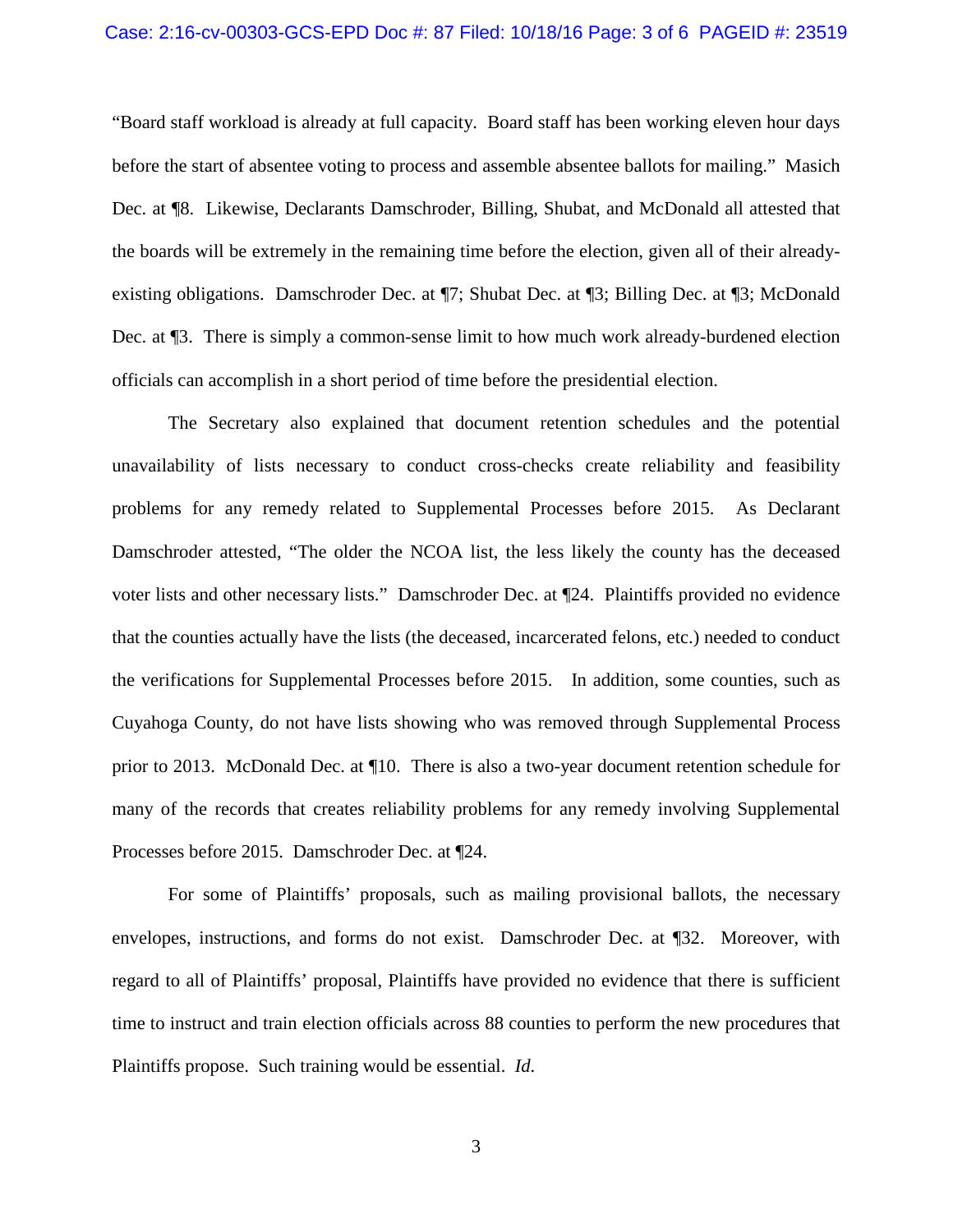#### Case: 2:16-cv-00303-GCS-EPD Doc #: 87 Filed: 10/18/16 Page: 4 of 6 PAGEID #: 23520

Also without support, Plaintiffs claim that the Secretary's proposed Directive will "exclude many eligible voters." Opposition at p. 3. The only evidence that Plaintiffs introduce is the Declaration of Stephen Tayala. Importantly, under the Secretary's Directive, Mr. Tayala *will be able to cast a provisional ballot that will count*. Mr. Tayala states that he last voted in 2008, so that would mean that if he was removed from the registration list, it would have been in 2015. He also resides at the same address that he did in 2008.

Notably, Plaintiffs also avoid discussing Ohio's participation in the Electronic Registration Information Center ("ERIC") and Ohio's efforts to reach about 1.6 million Ohioans who were not registered to vote. Ohio's laudable effort to find individuals who are not registered and encourage registration is relevant. *See Colon-Marrero v. Conty-Perez*, 703 F.3d 134 (1st Cir. 2012).

In sum, the proof put forward by Plaintiffs (very little) cannot meet the high burden that Plaintiffs face to implement a complete election process overhaul with less than three weeks left before the presidential election.

Tellingly, Plaintiffs' briefing is devoid of law. The one case opinion that Plaintiffs cite to justify their widespread relief (*Ostergren v. Cuccinelli*, 615 F.3d 263 (4th Cir. 2010)) is inapposite. *Ostergren* is a First Amendment case where the Fourth Circuit held that a private advocate has a First Amendment right to publish land records with unredacted social security numbers. *Id.* at 286-87. The district court limited its remedy to publication of only public officials. *Id*. at 289. The Fourth Circuit held that because its decision did not distinguish between social security numbers of public officials and private individuals, the lower court's remedy should not have been so limited. *Id*.

4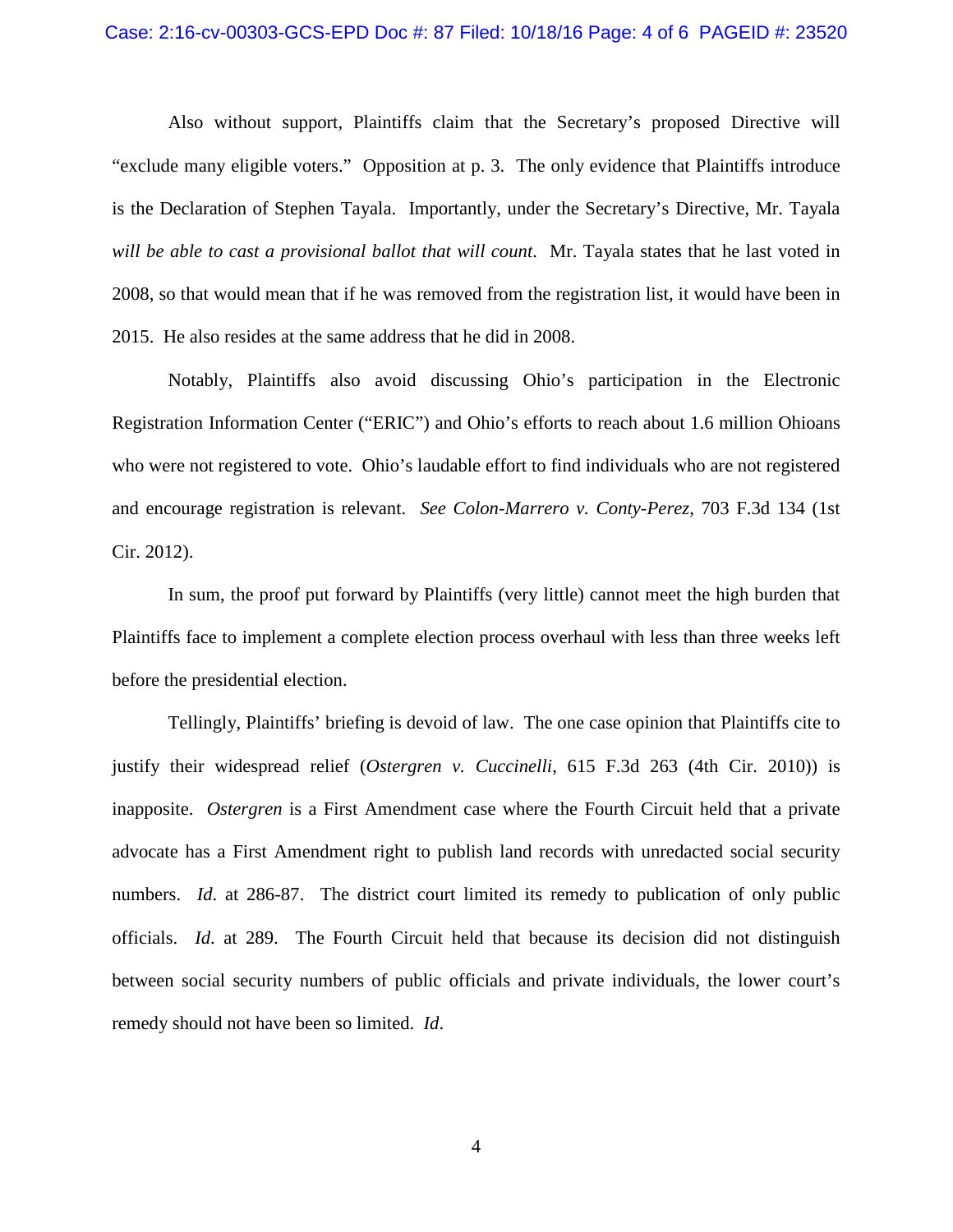### Case: 2:16-cv-00303-GCS-EPD Doc #: 87 Filed: 10/18/16 Page: 5 of 6 PAGEID #: 23521

*Ostergren* is apples and oranges to this case. It says nothing about retrospective relief or overhauling an election system less than three weeks before a major election. The Sixth Circuit's decision said that the Supplemental Process is invalid under the NVRA. Accordingly, the only legally-compelled remedy is ending that process. *Lewis v. Casey*, 518 U.S. 343, 362 (1996); *Ohio Democratic Party v. Husted*, No. 16-3561, slip op. at 2 (6th Cir. Aug, 23, 2016). *Ostergren* does not say otherwise.

Accordingly, Plaintiffs have also failed to provide legal support for their temporary restraining order or in opposition to the Secretary's proposed remedy.

### **II. CONCLUSION**

For the foregoing reasons, the Secretary respectfully requests that the Court grant the Secretary's Motion to Implement Remedy.

Respectfully submitted,

MICHAEL DEWINE Ohio Attorney General

*s/Steven T. Voigt*

STEVEN T. VOIGT (0092879) Principal Assistant Attorney General JORDAN S. BERMAN (0093075) HEATHER L. BUCHANAN (0083032)\* *\* pro hac vice* Assistant Attorneys General Constitutional Offices Section 30 East Broad Street, 16th Floor Columbus, Ohio 43215 Tel: (614) 466-2872 | Fax: (614) 728-7592 steven.voigt@ohioattorneygeneral.gov jordan.berman@ohioattorneygeneral.gov heather.buchanan@ohioattorneygeneral.gov

*Counsel for Defendant Secretary of State Jon Husted*